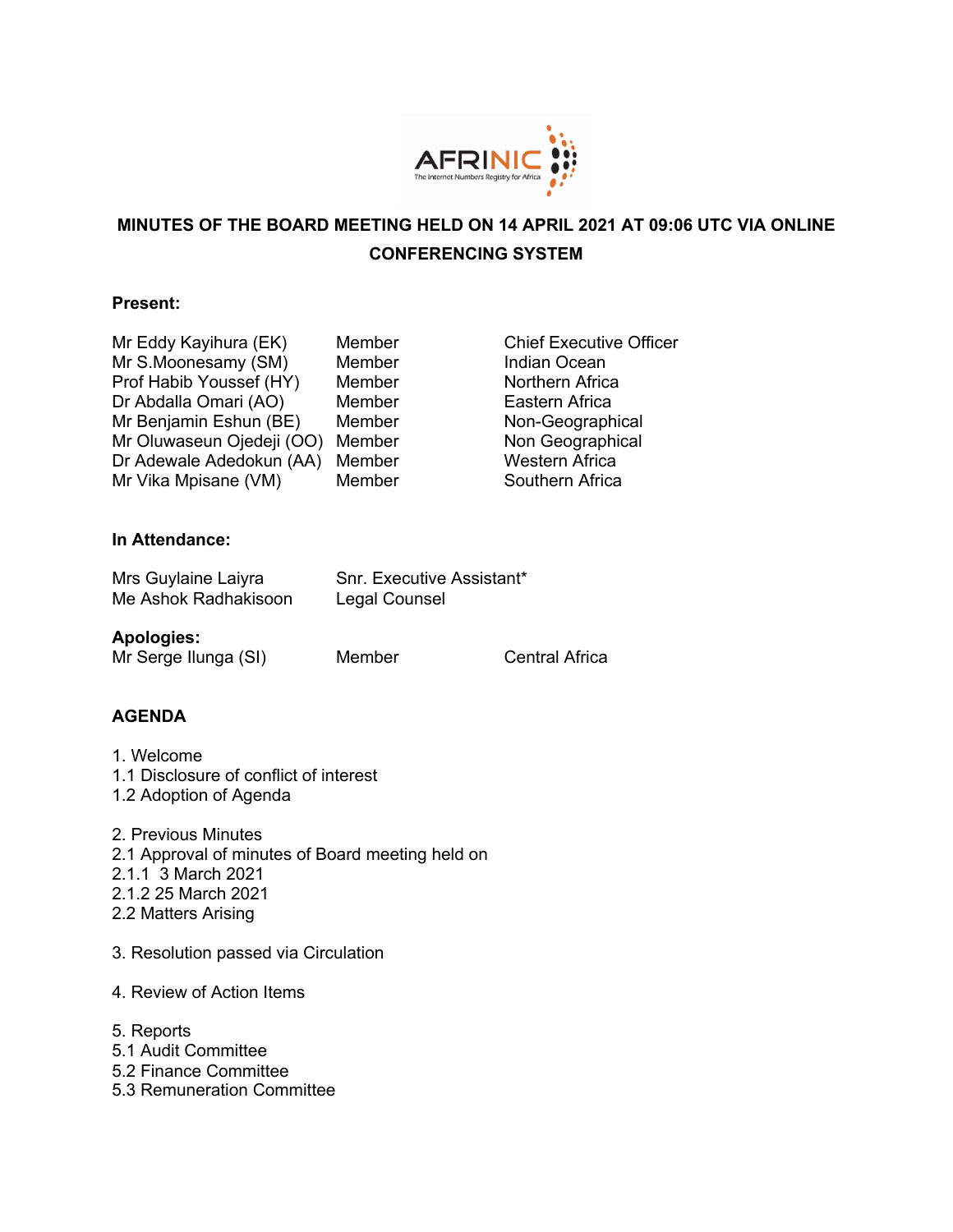5.4 Governance Committee 5.5 Reform Committee 5.6 Nomination Committee 5.7 Election Committee 5.8 CEO Report 5.9 Chair Update

6. Appeal Committee

7. Follow up on IP misappropriation

8. Board Strategic Plan

9. Employee bonus policy

10. Reimbursement of out-of-pocket expenses

11. A.O.B. 11.1 Board Management by AA

12. Next Board meeting Tuesday 11 May 2021

### **BUSINESS OF THE DAY**

# **1. Welcome**

The Chair welcomed the members present and opened the meeting at 09:06 UTC.

A roll call was carried out to confirm quorum.

#### **1.1 Disclosure of Conflict of Interest**

VM declared conflict of interest for Agenda Item no 4.6 and 4.7

#### **1.2 Adoption of Agenda**

The Agenda was approved as circulated. Proposed VM. Seconded BE.

#### **2. Previous Minutes**

# **2.1 Approval of minutes of Board meeting held on**

#### **2.1.1 3 March 2021**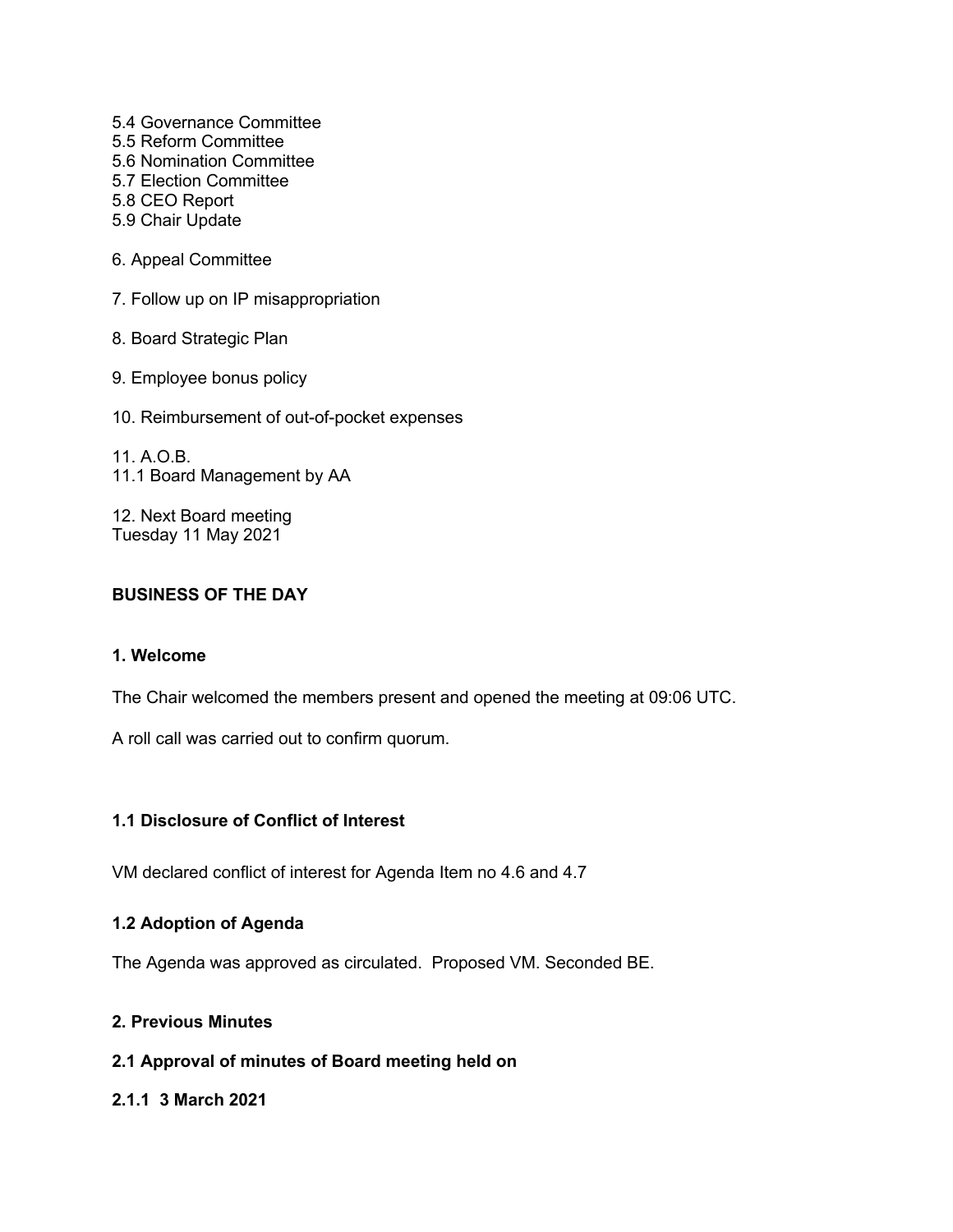#### **Resolution 202104.603**

The Board approved the minutes of the Board meetings held on 3 March 2021 with amendments.

Proposed OO. Seconded EK. Resolution passed unanimously.

### **2.1.2 25 March 2021**

#### **Resolution 202104.604**

The Board approved the minutes of the Board meetings held on 25 March 2021 with amendments.

Proposed BE. Seconded EK . Resolution passed unanimously.

### **2.2 Matters Arising**

None.

### **3. Resolution passed via Circulation**

The Board ratified the following resolution passed via circulation.

#### **Resolution 202104.602**

*Whereas the PDWG have by consensus suggested the appointment of:*

*Mr. Vincent Ngundi for a two year term with effect from April 10th 2021 until the first Public Policy Meeting of 2023*

*Mr. Darwin da Costa for a one year term with effect from April 10th 2021 until the first Public Policy Meeting of 2022*

*Whereas the implementation of the suggestion of the PDWG requires compliance of the provisions of Sec 3.3 third paragraph of the CPM to enable the PDWG to function in terms of its mandate*

*Whereas the PDP requires a staggered term for the Co-Chairs*

*RESOLVED, as an exceptional measure, to approve that Mr Vincent Ngundi and Mr Darwin da Costa complete the term of past Co-Chairs and further serve a duration required to make a 2 year and 1 year term respectively.*

Proposed: EK Seconded AO (Approved by email 10 April 2021) Resolution passed unanimously.

### **4. Review of Action Items**

**Action Item 202103.01**: The CEO to submit a comprehensive assessment of the PDP and make recommendations to the Board by 30 April 2021. **Status:** Action Item to be kept Open. Ongoing.

**Action Item 202101.01 :** The Audit Committee to follow-up on the recommendations made on the FIRE Programme Audit Report. Deadline end of February 2021.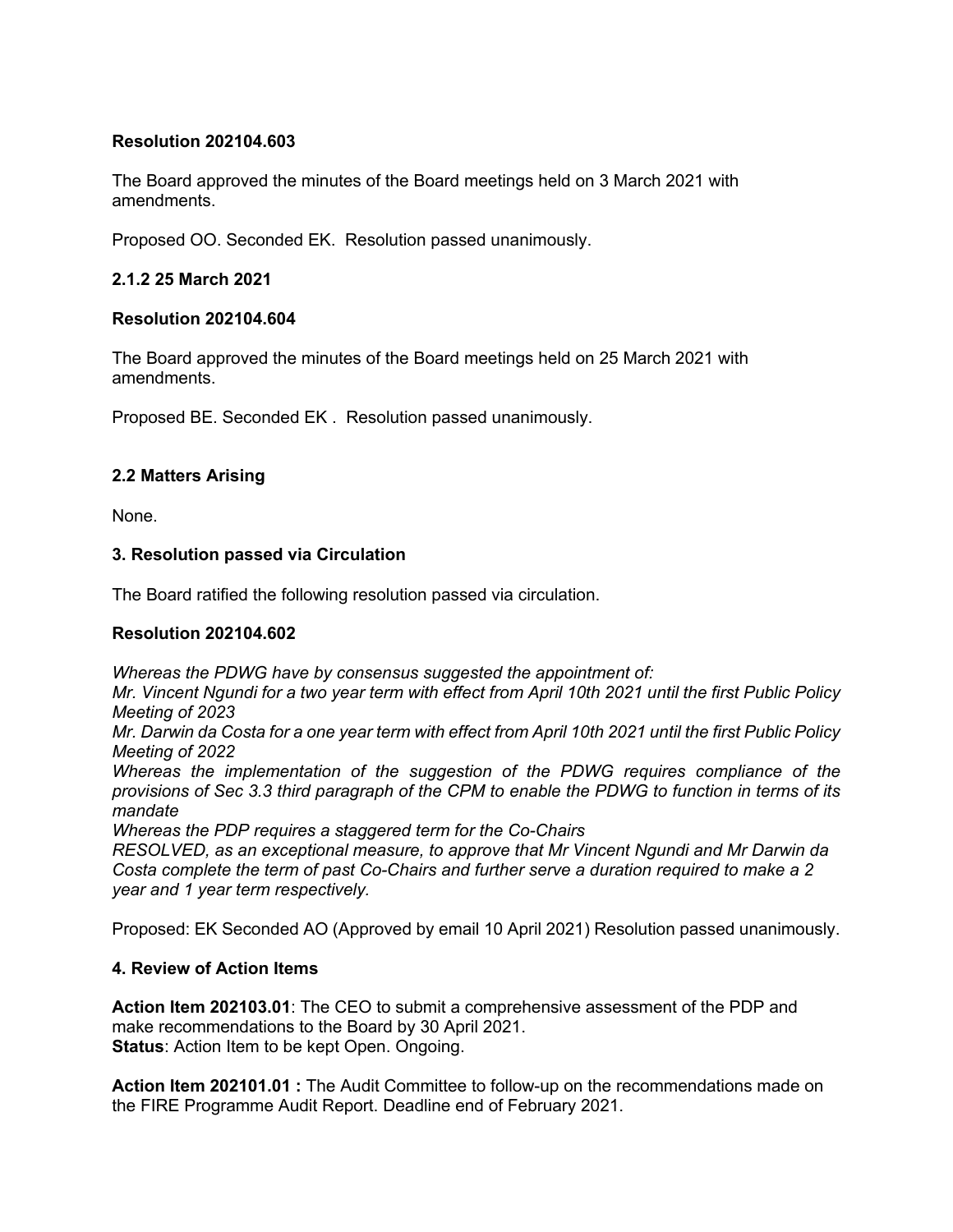**Status**: Action Item to be kept Open. Ongoing. Deadline changed to End of April 2021.

**Action Item 202012.01:** The Finance Committee to review the Reserve Policy as per resolution 201801.60 and report back to the Board by end of February 2021 **Status**: Action Item to be kept Open. Ongoing. Deadline changed to End of April 2021.

**Action Item 202011.02:** The Chair to follow up on the KYC status by 30 November 2020. **Status:** Action Item to be kept Open. Ongoing. Awaiting DHL delivery of 2 couriers to reach Mauritius.

**Action Item 202006.02:** The AuditCo to share the Business Continuity Plan by 17 June 20 to the Board for approval. **Status**: Action Item to be kept Open. Ongoing.

**Action Item 202006**.**13**: A public consultation for the Appeal Committee's Terms of Reference to be opened for a period of one month **Status**: Action Item to be kept Open. Ongoing. Deadline extended to End of May.

**Action Item 201905.04:** The CEO to review the current Travel Policy. The Remuneration Committee to oversee the implementation and report to the Board **Status**: Action Item to be kept Open. Ongoing. Deadline extended to End of May

#### **5. Reports**

#### **5.1 Audit Committee**

The external audit exercise is still ongoing and awaiting further update.

#### **5.2 Finance Committee**

The Committee has not met for the month of April.

#### **5.3 Remuneration Committee**

The Board took note of the report of the committee.

The recruitment exercise for the position of the Chief Operations Officer is ongoing and interview will be held before the end of April.

The committee recommended the approval of the organisation structure.

The committee recommended the approval of the payment of the performance bonus of the employees after having reviewed the reports submitted by the Management.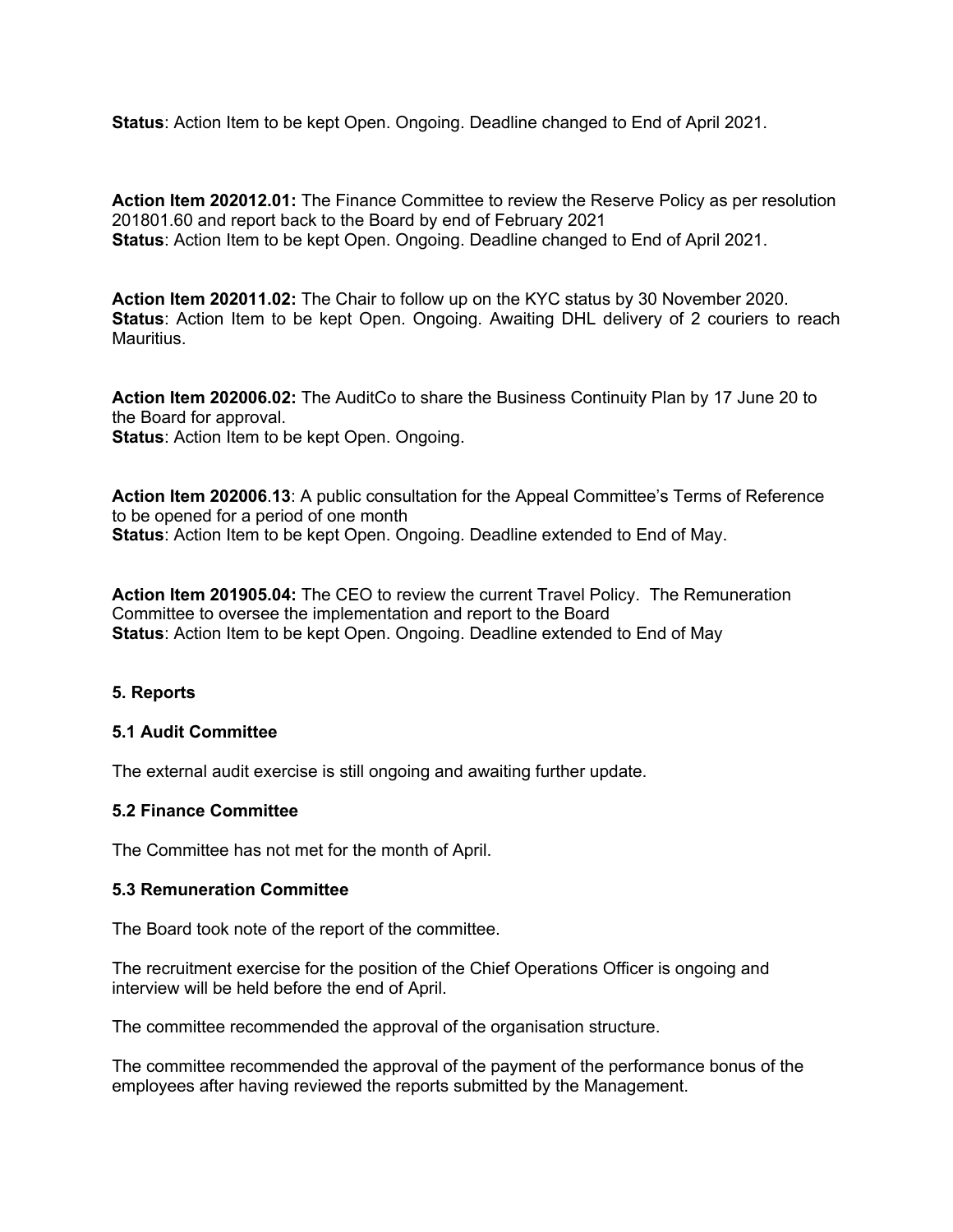### **5.4 Governance Committee**

The GovCom has elected Daniel Nanghaka as new Chairman and a Vice Chairman, Laurent Ntumbi. The committee is presently working on the requests received from the Chief Executive Officer regarding the review of the AFRINIC Code of Conduct. A call for comments was launched to gather feedback from the community.

A working plan for the year will be drafted and circulated shortly.

### **5.5 Reform Committee**

The committee has not met yet.

### *VM left at 10: 13 UTC*

### **5.6 Nomination Committee**

The Board took note of the report of the committee.

The committee is working on the call for nominations and review of submissions received as per the election timeline. With regards to the request of the CEO to work on the PDWG Co-Chairs' selection process, the committee recommended the Management to continue working on the replacement process due to the limited time allocated to NomCom to work on the request and the fact that the Management has already more indepth analysis of the situation.

The Board further discussed on the processes for the approval of the output / nominations submitted to the Board from NomCom. The Board acknowledged receipt of the list of nominations and approved as submitted by NomCom.

**Action Item 202104.01:** The Board representative to NomCom AO to notify the committee of the board approval of the list of nominations as submitted by NomCom.

### **5.7 Election Committee**

The Board took note of the report of the committee with regards to the election procedures as per the Election Guidelines and Timeline.

### *VM joined at 10:25 UTC*

### **5.8 CEO Report**

The CEO briefed the Board on the status of the legal cases and the ongoing police investigations as per report circulated. The following cases are presently in Court;

- 1. Afri Holdings & Others vs AFRINIC
- 2. LogicWeb Inc vs AFRINIC
- 3. Cloud Innovation Ltd vs AFRINIC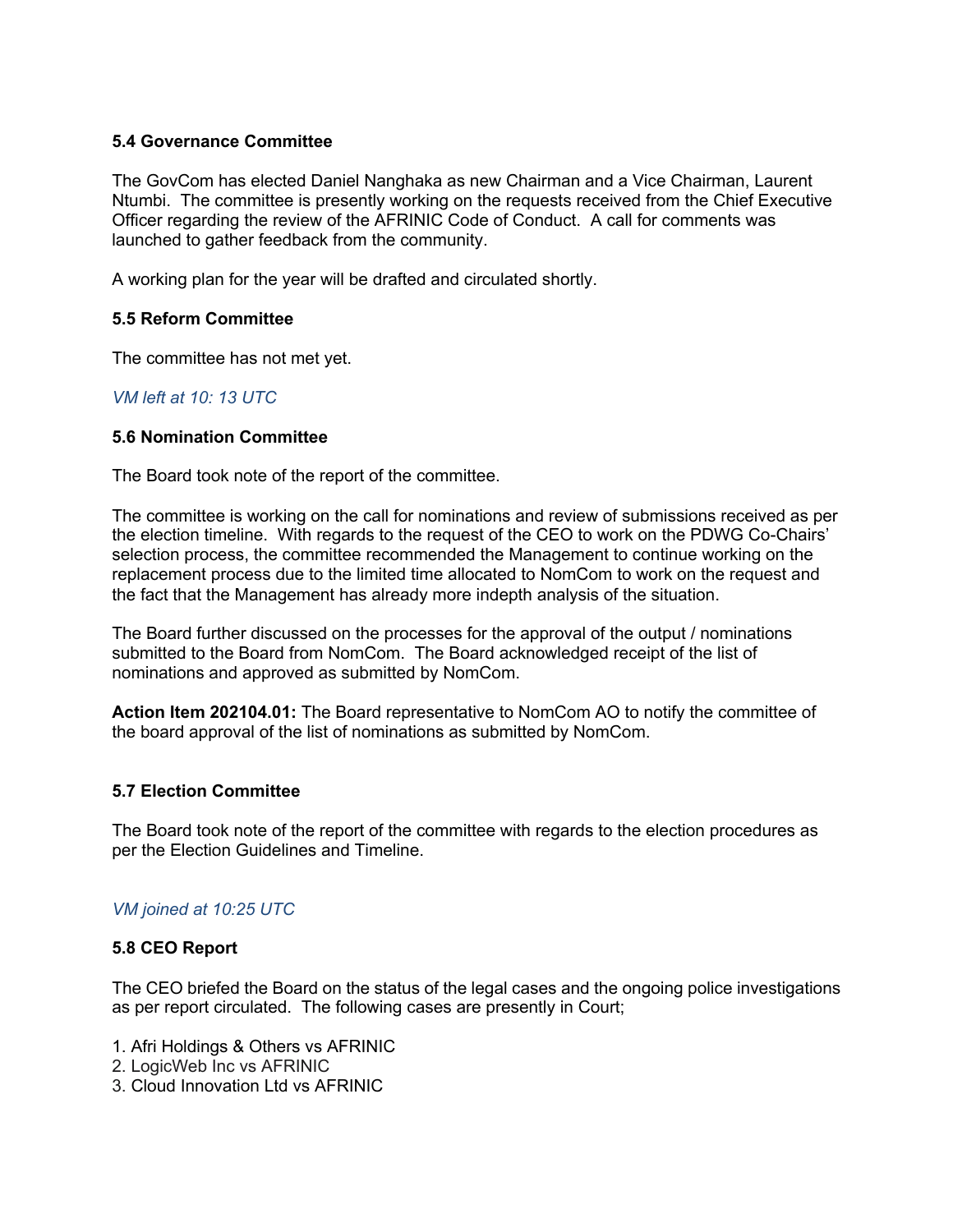The completion of the RPKI upgrade project has been rescheduled to mid-May.

The Assisted Members' Review [7] is ongoing. The onboarding of the new PDWG Co-Chairs is ongoing. The Chairman proposed to publish the list of members under assisted review.

| <b>SN</b>      | Est.<br>Completion<br>Date   | <b>Status</b>    | Summary of the Review                                                                                                                                                                                                                                                                                                                                                                                                               |
|----------------|------------------------------|------------------|-------------------------------------------------------------------------------------------------------------------------------------------------------------------------------------------------------------------------------------------------------------------------------------------------------------------------------------------------------------------------------------------------------------------------------------|
| $\overline{1}$ | 7-December- Resource<br>2020 | Member<br>closed | reclaimed - 5th November 2020:<br>Notice of Intended Termination issued to member<br>07th December 2020:<br>IP resources reclaimed                                                                                                                                                                                                                                                                                                  |
| $\overline{c}$ | 5-March-<br>2021             |                  | Completed New RSA Signed<br>IPv6 policy violation rectified<br>Resource usage change request completed<br>Registered Contacts verified<br>IRR & RPKI records aligned with actual resource usage                                                                                                                                                                                                                                     |
| $\overline{3}$ | 7-December- Resource<br>2020 | Member<br>closed | Several contact update requests received after the assisted<br>reclaimed - review e-mail was shared. The contact in [REDACTED] (in<br>assisted review list) was requested to be added- no changes<br>done. Member has been informed to conclude the assisted<br>review checks prior to any contact change<br>5th November 2020:<br>Notice of Intended Termination issued to member<br>07th December 2020:<br>IP resources reclaimed |
| $\overline{A}$ | 12-April-<br>2021            | On-going         | Letter requesting usage clarification sent on 10th March,<br>dateline of 12th April. Member responded with a legal<br>injunction                                                                                                                                                                                                                                                                                                    |
| 5              | 30-April-<br>2021            | On-going         | Review conducted and member had been acquired by another<br>entity. Evalution of resource transfer completed, awaiting<br>member to settle pending fees before transfer is effected.<br>Member also voluntarily returning part of their allocated<br>IPv4                                                                                                                                                                           |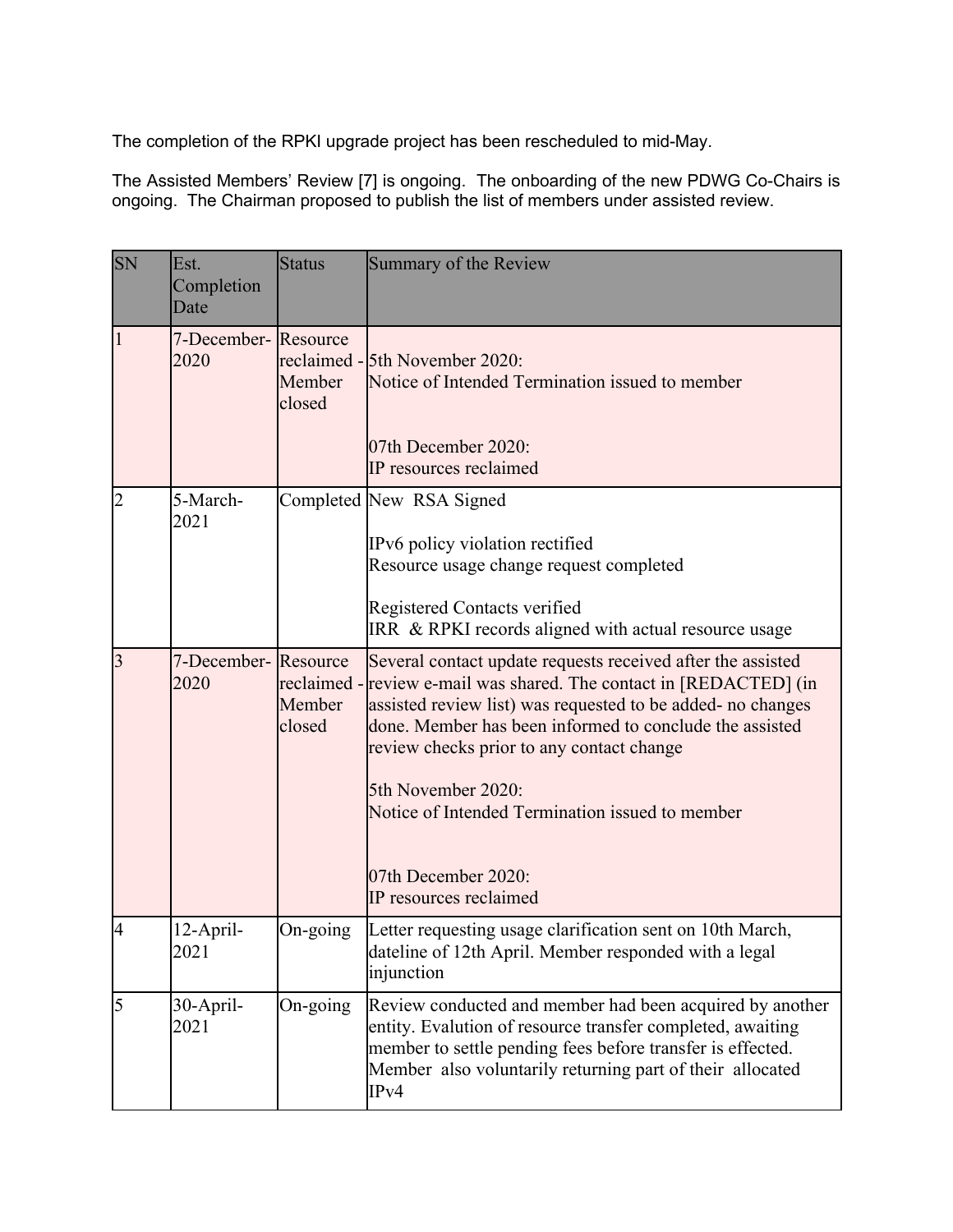| $\overline{6}$ | 7-January-<br>2021  | Completed                              | Member reviewed and compliant with policies and RSA.                                                                                           |
|----------------|---------------------|----------------------------------------|------------------------------------------------------------------------------------------------------------------------------------------------|
| 17             | 5-April             |                                        | Completed Review completed and a name change to Network<br>International Payment Services was done. Member compliant<br>with policies and RSA. |
| 8              | 30-April-<br>2021   | On-going                               | Member has been acquired and a merger and acquistion<br>transfer request is under evaluation                                                   |
| 9              | 29-March-<br>2021   |                                        | Completed Review completed and Member compliant with policies and<br>RSA.                                                                      |
| 10             | 30-April-<br>2021   | On-Going                               | Evaluation in progress                                                                                                                         |
| 12             | 11-January-<br>2021 |                                        | Completed Review completed and Member compliant with policies and<br>RSA.                                                                      |
| 13             | 30-Apr-2021         | Awaiting<br>response<br>from<br>member | Final letter sent, dateline 12th April. Member communicated<br>that they are consolidating the requested information.                          |
| 15             | 23-April-<br>2021   | Awaiting<br>response<br>from<br>member | Final letter sent, dateline 23rd April.                                                                                                        |
| 16             | 31-May-2021 On-Hold |                                        | Member requested for more time by way of escalation.<br>Member given extension until end of April                                              |
| 17             | 30-April-<br>2021   | On-going                               | Transfer evaluation is underway - Member went into<br>liquidation and got acquired                                                             |
| 18             |                     |                                        | 1-April-2021 Completed Review completed and Member compliant with policies and<br>RSA.                                                         |

The Board was informed of a new outreach programmes for members called JENGA, whereby the support of the Board will be required in reaching out Governments and other regulatory / supervisory bodies.

The Board was also briefed about the bilateral discussions between AFRINIC and FIBERGRID to regularise their situation in line with the Registration Services Agreement that they signed with AFRINIC.

*The Legal Counsel left at 10:55 UTC.*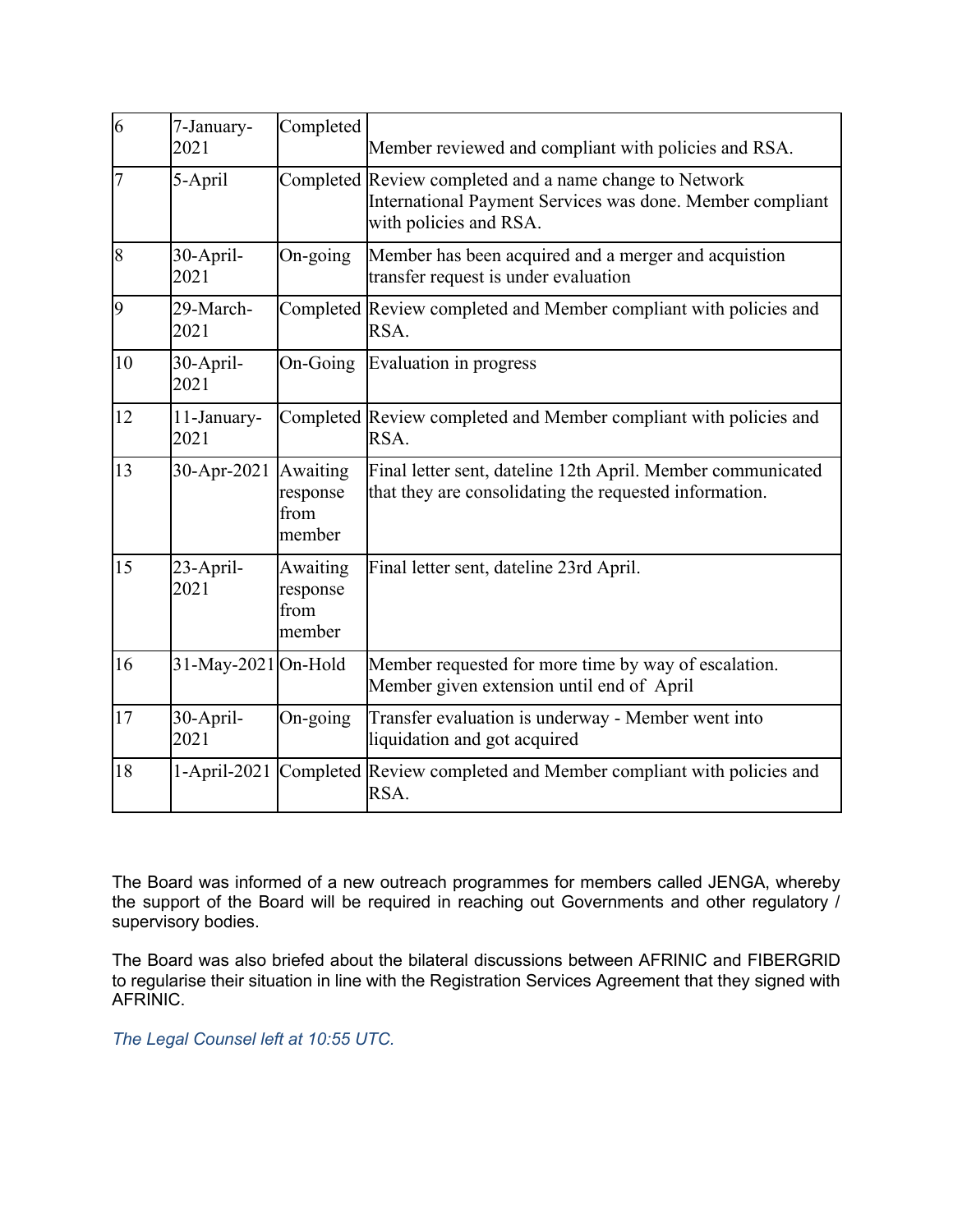### **5.9 Chair Update**

The Chair informed the Board about his activities for the month of April 2021 as circulated.

The Chair contacted the three remaining members of the Appeal Committee. Two members of the Appeal Committee who accepted to be on the Committee.

The Chair contacted the two selected PDWG Co-Chairs to confirm their acceptance to the positions and the terms; and informed the PDWG about the resolution 202104.602

### **6. Appeal Committee**

The Board took note of the board paper on the Appeal Committee; namely the recommendations of the Legal Team to suspend the present Terms of Reference, to dissolve the present Appeal Committee and the creation of an ah doc Appeal Committee to continue the assessment of the outstanding appeals.

### *The Legal Officer Kishna Dhondee joined the meeting at 11:03 UTC*

The Board thoroughly debated about the proposal and the way forward.

One member SO requested his comments to be recorded. SO highlighted that the issue is on the quorum within the Appeal Committee which is creating the present situation and requested the Board to address the quorum issue. SO proposed that a resolution be passed to the effect that the Terms of Reference clearly states the quorum to be 3. He further mentioned that while the resignation of 2 members is an unfortunate incidence we should also not be too focused on that thereby losing the trust of the remaining members of the committee.

After discussion, the Board decided that the remaining 3 members of the Appeal Committee be considered as sufficient to constitute the Appeal Committee's quorum until the 2 vacancies are filled.

The Board resolved as follows;

#### **Resolution 202104.606**

Despite the provisions of the current Appeal Committee's Terms of Reference and in view of 2 members of the Appeal Committee having resigned, the Board resolves that

- 1. pending the review of the Appeal Committee's Terms of Reference, the Appeal Committee be exceptionally allowed to proceed as a committee of 3 members, and
- 2. the remaining 3 members of the Appeal Committee is considered sufficient to constitute the Appeal Committee's quorum until the 2 vacancies are filled.

Proposed VM. Seconded SO. Resolution passed unanimously.

#### **7. Follow up on IP misappropriation**

The Board has taken note of the Board Paper on IP Misappropriation and has requested the Audit Committee to look into an independent legal investigation on the IP misappropriation.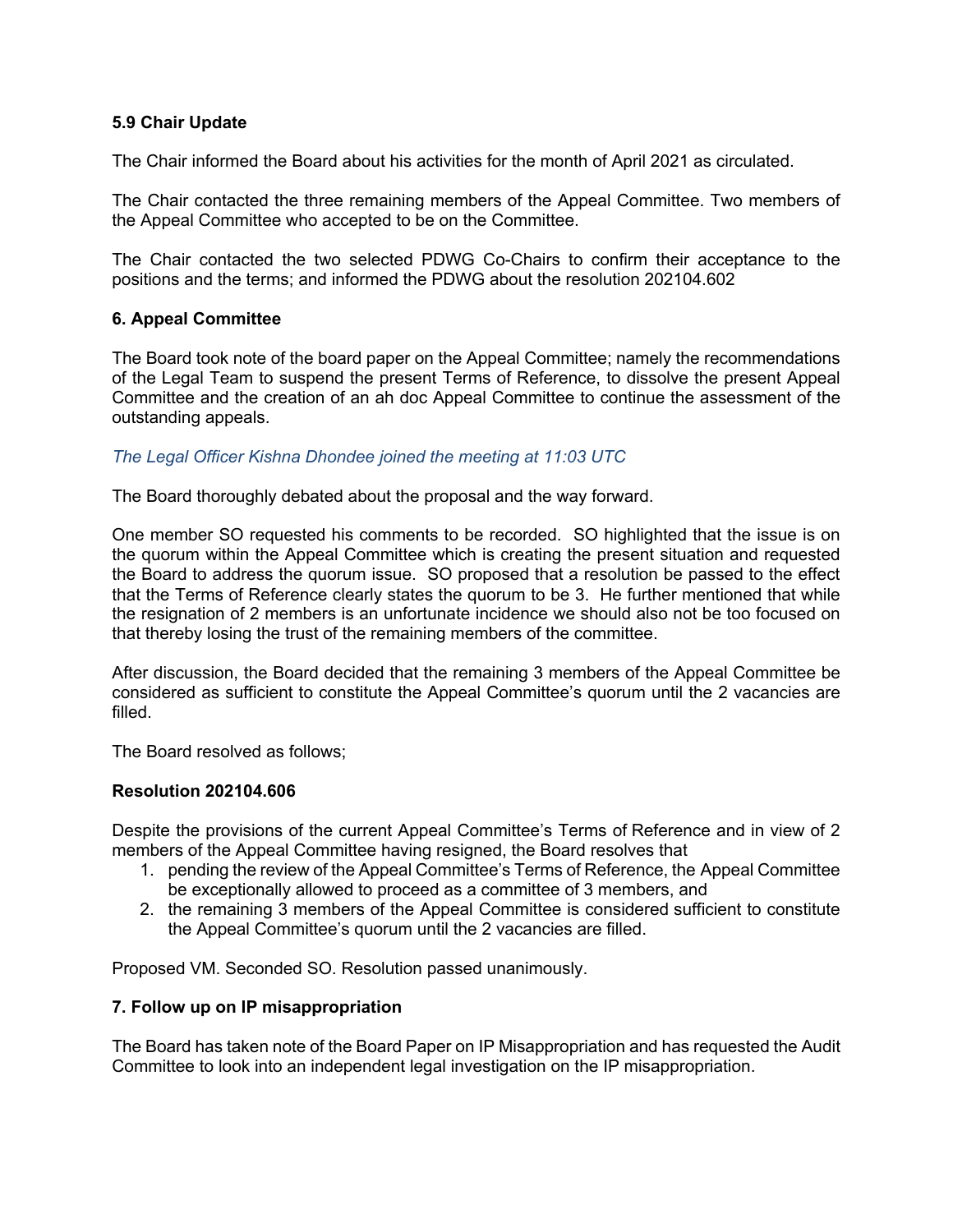### **8. Board Strategic Plan**

The CEO presented the Governance Pillar of the Strategic Plan 2021 – 2023 to the Board.

The Chair proposed to include board performance in the document for further discussion in another meeting or retreat.

#### **9. Employee bonus policy**

The Board took note of the reports on performance management and bonus. The Board approved the payment of the performance bonus for the year 2020 as recommended by the Remuneration Committee.

#### **Resolution 202104.605**

WHEREAS, the Board has taken note of both reports titled '/Report on Performance Management -2020/' and '/Amount Proposed for Bonus - 2020/', both prepared by the Human Resource & Administration Manager and duly reviewed by the Remuneration Committee (RemCo).

RESOLVED to rescind the Board resolution 201611.314.

RESOLVED to proceed with the payment of the Performance Bonus for the year 2020, not exceeding USD 95,000.

Proposed HY. Seconded OO. Resolution passed unanimously.

#### **10. Reimbursement of out-of-pocket expenses**

The Board reviewed the board paper on the reimbursement of out of pocket expenses and the amendments to the Delegation of Authority.

After discussion, the Board resolved to adopt the revised delegation of authority.

#### **Resolution 202104.607**

WHEREAS the Board has taken note of the proposed amendments to the Delegation of Authority RESOLVED to adopt the Delegation of Authority as amended.

Proposed EK. Seconded VM. Resolution passed unanimously.

#### **11. A.O.B.**

#### **11.1 Board Management**

One member reiterated to the Board on the frequency and length of Board meetings. The attention of the Board was also drawn on the discussions on the Board mailing lists; more particularly with regards to conflict of interest and the selection of topics. It was mentioned that unless a board member exclusively requests not to be included in a discussion OR the board collectively decides on the same, members of the board should not be excluded in any board discussion.